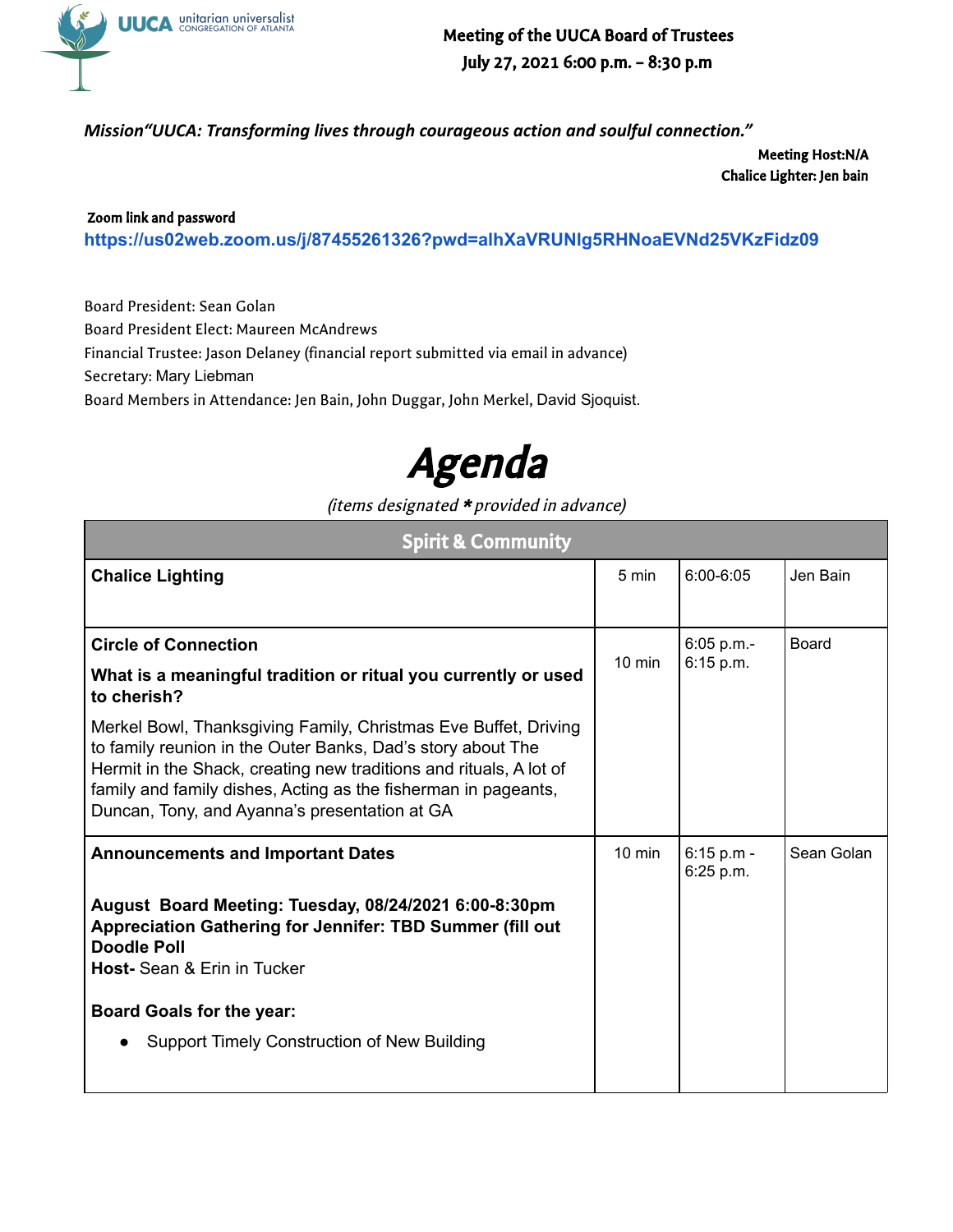

| Engage in exploring and fully living our Values, Vision,<br>Mission and Ends.<br>Establish sustainable Board Practices for Policy<br>Governance.<br>Online & In-person Meetings<br>8th Principle                                                                                                                                                                                                                                                                                                                                                                                                                                                                                                                                                                                                                                                                                                                                                                                                                                                                                                                                                                                                                                                                                                                                                   |        |                      |              |
|----------------------------------------------------------------------------------------------------------------------------------------------------------------------------------------------------------------------------------------------------------------------------------------------------------------------------------------------------------------------------------------------------------------------------------------------------------------------------------------------------------------------------------------------------------------------------------------------------------------------------------------------------------------------------------------------------------------------------------------------------------------------------------------------------------------------------------------------------------------------------------------------------------------------------------------------------------------------------------------------------------------------------------------------------------------------------------------------------------------------------------------------------------------------------------------------------------------------------------------------------------------------------------------------------------------------------------------------------|--------|----------------------|--------------|
| Thank You Messages for the Month:                                                                                                                                                                                                                                                                                                                                                                                                                                                                                                                                                                                                                                                                                                                                                                                                                                                                                                                                                                                                                                                                                                                                                                                                                                                                                                                  |        |                      |              |
| Mike Danner, Zachary Lanternman, Carol Ann Arvan, DeAnn<br>Peterson                                                                                                                                                                                                                                                                                                                                                                                                                                                                                                                                                                                                                                                                                                                                                                                                                                                                                                                                                                                                                                                                                                                                                                                                                                                                                |        |                      |              |
| <b>Board Action</b>                                                                                                                                                                                                                                                                                                                                                                                                                                                                                                                                                                                                                                                                                                                                                                                                                                                                                                                                                                                                                                                                                                                                                                                                                                                                                                                                |        |                      |              |
| <b>ARAOMC Review</b><br>https://www.uuca.org/wp-content/uploads/2020/06/ARAOMC.pdf<br>-What is most salient now?<br>-What needs to be incorporated into Board Policies, By-laws, etc?<br>-What questions do we have?<br>Do we have any direction or recommendations from the<br>ARAOMC Council regarding moving forward?<br>Does the ARAOMC Council have a mission? Where do you think<br>that we could be effective? Sean will get this information from<br>Tony Stringer to see if/were this information lives.<br>Beloved Conversations Curriculum. 30-40 UUCA<br>members went through that curriculum some years ago<br>during Anthony's time. We still have the license to run<br>another session of the Curriculum. Our feedback in the<br>past is that the curriculum was geared toward white<br>people but the impression is that the curriculum has been<br>updated since then.<br>The current document is overwhelming and both too<br>÷,<br>specific in some places and too broad in others.<br>Does this document need revision or re-organizing in<br>order to be effective in guiding our congregation?<br>We need the ARAOMC resolution to be something that is<br>$\overline{\phantom{m}}$<br>part of our lives and an essential piece of the fabric of<br><b>UUCA</b><br>How as the board do we balance bringing our ideas to the | 20 min | 6:25 PM -<br>6:45 PM | <b>Board</b> |
| ARAOMC Council and following the lead of the ARAOMC<br>Council?                                                                                                                                                                                                                                                                                                                                                                                                                                                                                                                                                                                                                                                                                                                                                                                                                                                                                                                                                                                                                                                                                                                                                                                                                                                                                    |        |                      |              |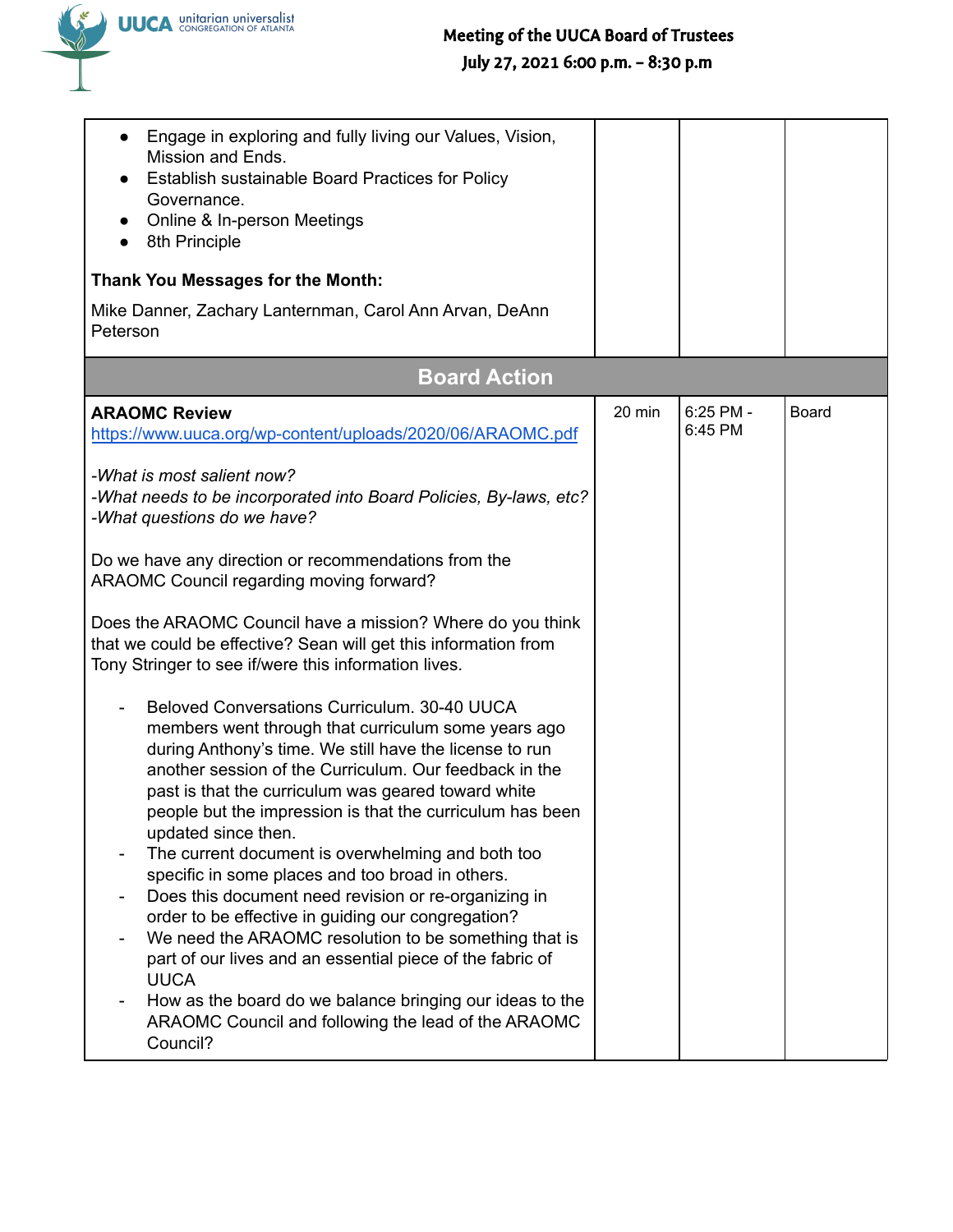

| We need to pay attention to economic diversity as well.<br>How can we as a congregation make sure that our events<br>and activities are not just open to but also welcoming to<br>members in all economic circumstances.<br>Some members don't feel welcome or feel that they can't<br>afford to pledge and therefore can't take on leadership.                                                                                                                                                                                                                                                                                                                                                                                                                                                                                                                                                                                                                                                                                                                                                                                                                                  |                                              |           |              |  |
|----------------------------------------------------------------------------------------------------------------------------------------------------------------------------------------------------------------------------------------------------------------------------------------------------------------------------------------------------------------------------------------------------------------------------------------------------------------------------------------------------------------------------------------------------------------------------------------------------------------------------------------------------------------------------------------------------------------------------------------------------------------------------------------------------------------------------------------------------------------------------------------------------------------------------------------------------------------------------------------------------------------------------------------------------------------------------------------------------------------------------------------------------------------------------------|----------------------------------------------|-----------|--------------|--|
|                                                                                                                                                                                                                                                                                                                                                                                                                                                                                                                                                                                                                                                                                                                                                                                                                                                                                                                                                                                                                                                                                                                                                                                  | <b>Nominating Committee Liaising Session</b> |           |              |  |
| <b>Nominating Committee</b>                                                                                                                                                                                                                                                                                                                                                                                                                                                                                                                                                                                                                                                                                                                                                                                                                                                                                                                                                                                                                                                                                                                                                      | 25 min                                       | 6:45 PM - | <b>Board</b> |  |
| -Ways for the Board to support the Nom Com (messaging,<br>awareness, events?)                                                                                                                                                                                                                                                                                                                                                                                                                                                                                                                                                                                                                                                                                                                                                                                                                                                                                                                                                                                                                                                                                                    |                                              | 7:10 PM   |              |  |
| -Nom Com & Board roles in developing and identifying leaders?                                                                                                                                                                                                                                                                                                                                                                                                                                                                                                                                                                                                                                                                                                                                                                                                                                                                                                                                                                                                                                                                                                                    |                                              |           |              |  |
| (Repository of interests and skills members have and want?)                                                                                                                                                                                                                                                                                                                                                                                                                                                                                                                                                                                                                                                                                                                                                                                                                                                                                                                                                                                                                                                                                                                      |                                              |           |              |  |
| -Ways to incorporate "Strengths Keeping" into leadership<br>development?                                                                                                                                                                                                                                                                                                                                                                                                                                                                                                                                                                                                                                                                                                                                                                                                                                                                                                                                                                                                                                                                                                         |                                              |           |              |  |
| -By-law changes required?                                                                                                                                                                                                                                                                                                                                                                                                                                                                                                                                                                                                                                                                                                                                                                                                                                                                                                                                                                                                                                                                                                                                                        |                                              |           |              |  |
| There are some challenges with the Nom Com leading the<br>leadership development<br>2 year terms make it hard to add the leadership<br>development piece<br>The roll over of NomCom members is not currently<br>staggered appropriately<br>The NomCom needs more information about the<br>organization/operations of UUCA. It is hard to recruit if we<br>don't understand how that works<br>The larger congregation should also understand the<br>difference between Board Committees vs. Minister's<br>committee<br>What was the Minister's charge for leadership<br>development?<br>Coordinating committees<br>Building more of a pipeline for members to<br>engage with and lead the organization<br>moving the nomination committee away from just<br>the people who said yes to getting the congregants<br>who have the strengths that we are looking for in<br>the various roles<br>Increasing the breadth of the talent pool helps us<br>$\qquad \qquad \blacksquare$<br>prevent burning out the strong volunteers<br>We need to shift the understanding/stigma of the<br>NomCom and inform the congregation to truly understand<br>the strength and power of the NomCom |                                              |           |              |  |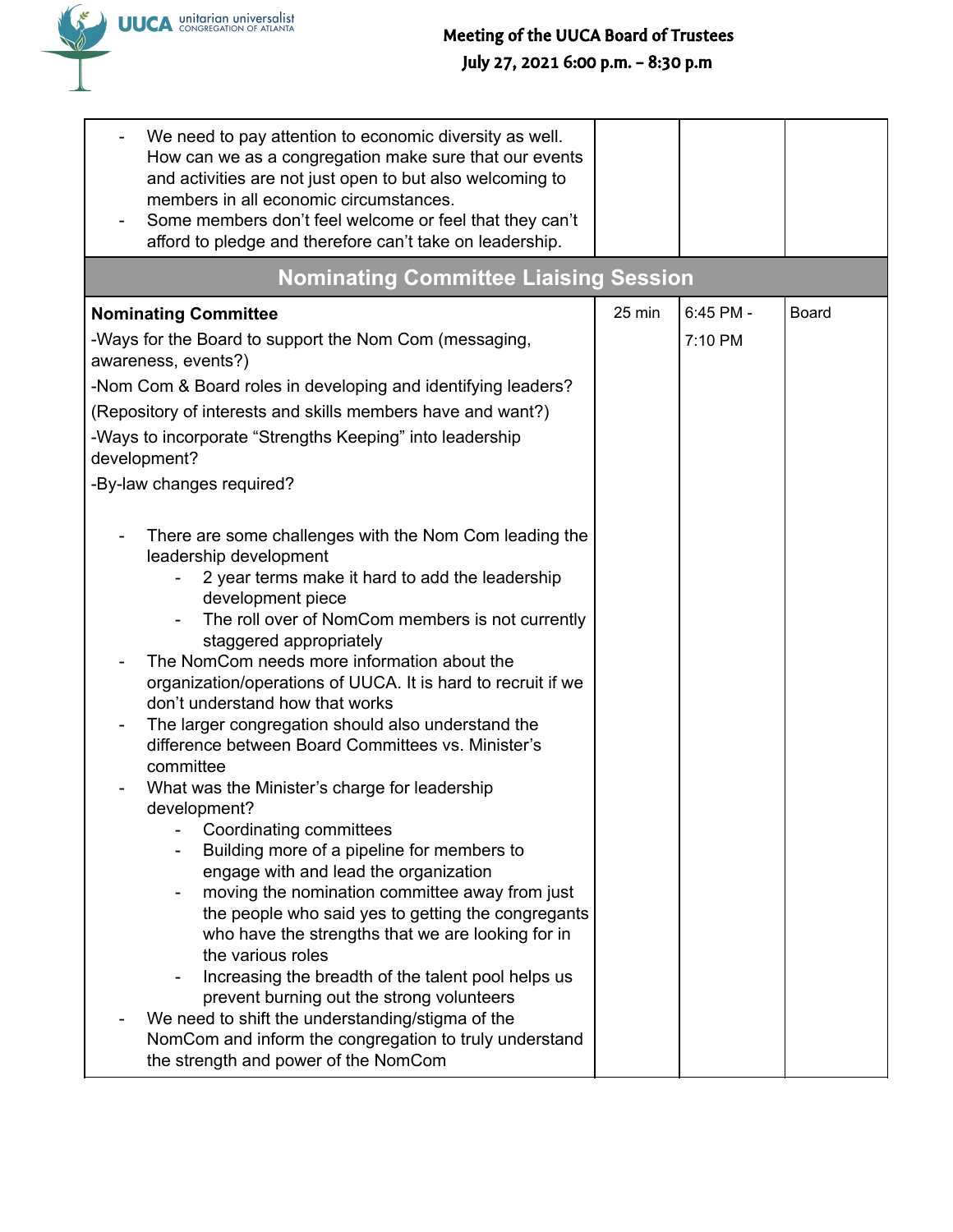

 $\mathcal{L}^*$ 

| What do we do with people who are rolling off of volunteer<br>opportunities? Can we re-engage them in another similar<br>opportunity or one that would build another skill?<br>Can we leverage Inquirers to help engage new members?<br>Where does Inquirers roll up in the organization?<br>How do we incorporate strengths into volunteer<br>opportunities?<br>The NomCom needs to know what strengths the board is<br>going to need in 1-3 years for next year's nominations.<br>They also need to know what strengths the board is going<br>to need in 5-6 years so that they can work on the right<br>people in the pipeline.<br>In order to update the bylaws, we need some guidance<br>from the NomCom about what a great nominating<br>committee/leadership development looks like so that we<br>can rewrite.<br>Do we need a role/team to help with the coordination of<br>the development of leaders, the engagement of new<br>members, etc.?<br>The NomCom has a lot more power than they may be<br>using. With strong communication, the board supports the<br>NomCom in experimenting to determine the best<br>A Visitor to leader committee/subcommittee or something<br>else should help us find/develop entry level volunteer<br>opportunities at the new space<br>To keep the congregation more informed of the work of<br>the board, the secretary will send a blurb for the Weekly<br>Update after each board meeting. |        |             |         |
|-------------------------------------------------------------------------------------------------------------------------------------------------------------------------------------------------------------------------------------------------------------------------------------------------------------------------------------------------------------------------------------------------------------------------------------------------------------------------------------------------------------------------------------------------------------------------------------------------------------------------------------------------------------------------------------------------------------------------------------------------------------------------------------------------------------------------------------------------------------------------------------------------------------------------------------------------------------------------------------------------------------------------------------------------------------------------------------------------------------------------------------------------------------------------------------------------------------------------------------------------------------------------------------------------------------------------------------------------------------------------------------------------------------------------------------------|--------|-------------|---------|
| The Work of the Board                                                                                                                                                                                                                                                                                                                                                                                                                                                                                                                                                                                                                                                                                                                                                                                                                                                                                                                                                                                                                                                                                                                                                                                                                                                                                                                                                                                                                     |        |             |         |
| <b>ARAOMC Progress/Brainstorm- Further conversation shifted</b>                                                                                                                                                                                                                                                                                                                                                                                                                                                                                                                                                                                                                                                                                                                                                                                                                                                                                                                                                                                                                                                                                                                                                                                                                                                                                                                                                                           | 20 min | $7:10$ PM - | Board   |
| to next month's Board Meeting                                                                                                                                                                                                                                                                                                                                                                                                                                                                                                                                                                                                                                                                                                                                                                                                                                                                                                                                                                                                                                                                                                                                                                                                                                                                                                                                                                                                             |        | 7:30 PM     |         |
| -How far have we come?                                                                                                                                                                                                                                                                                                                                                                                                                                                                                                                                                                                                                                                                                                                                                                                                                                                                                                                                                                                                                                                                                                                                                                                                                                                                                                                                                                                                                    |        |             |         |
| -What is the Board's roll in advancing and making progress<br>towards our ARAOMC objective?                                                                                                                                                                                                                                                                                                                                                                                                                                                                                                                                                                                                                                                                                                                                                                                                                                                                                                                                                                                                                                                                                                                                                                                                                                                                                                                                               |        |             |         |
| -How will we hold ourselves accountable? How will we know if we<br>are making progress?                                                                                                                                                                                                                                                                                                                                                                                                                                                                                                                                                                                                                                                                                                                                                                                                                                                                                                                                                                                                                                                                                                                                                                                                                                                                                                                                                   |        |             |         |
| -Invite Current ARAOMC Council Members to liaise with Board at<br>the August meeting on 08/24/2021?                                                                                                                                                                                                                                                                                                                                                                                                                                                                                                                                                                                                                                                                                                                                                                                                                                                                                                                                                                                                                                                                                                                                                                                                                                                                                                                                       |        |             |         |
| <b>Report from Finance Trustee</b>                                                                                                                                                                                                                                                                                                                                                                                                                                                                                                                                                                                                                                                                                                                                                                                                                                                                                                                                                                                                                                                                                                                                                                                                                                                                                                                                                                                                        | 15 min | 7:30 PM -   | Jason   |
| Vote deferred to email                                                                                                                                                                                                                                                                                                                                                                                                                                                                                                                                                                                                                                                                                                                                                                                                                                                                                                                                                                                                                                                                                                                                                                                                                                                                                                                                                                                                                    |        | 7:45 PM     | Delaney |
|                                                                                                                                                                                                                                                                                                                                                                                                                                                                                                                                                                                                                                                                                                                                                                                                                                                                                                                                                                                                                                                                                                                                                                                                                                                                                                                                                                                                                                           |        |             |         |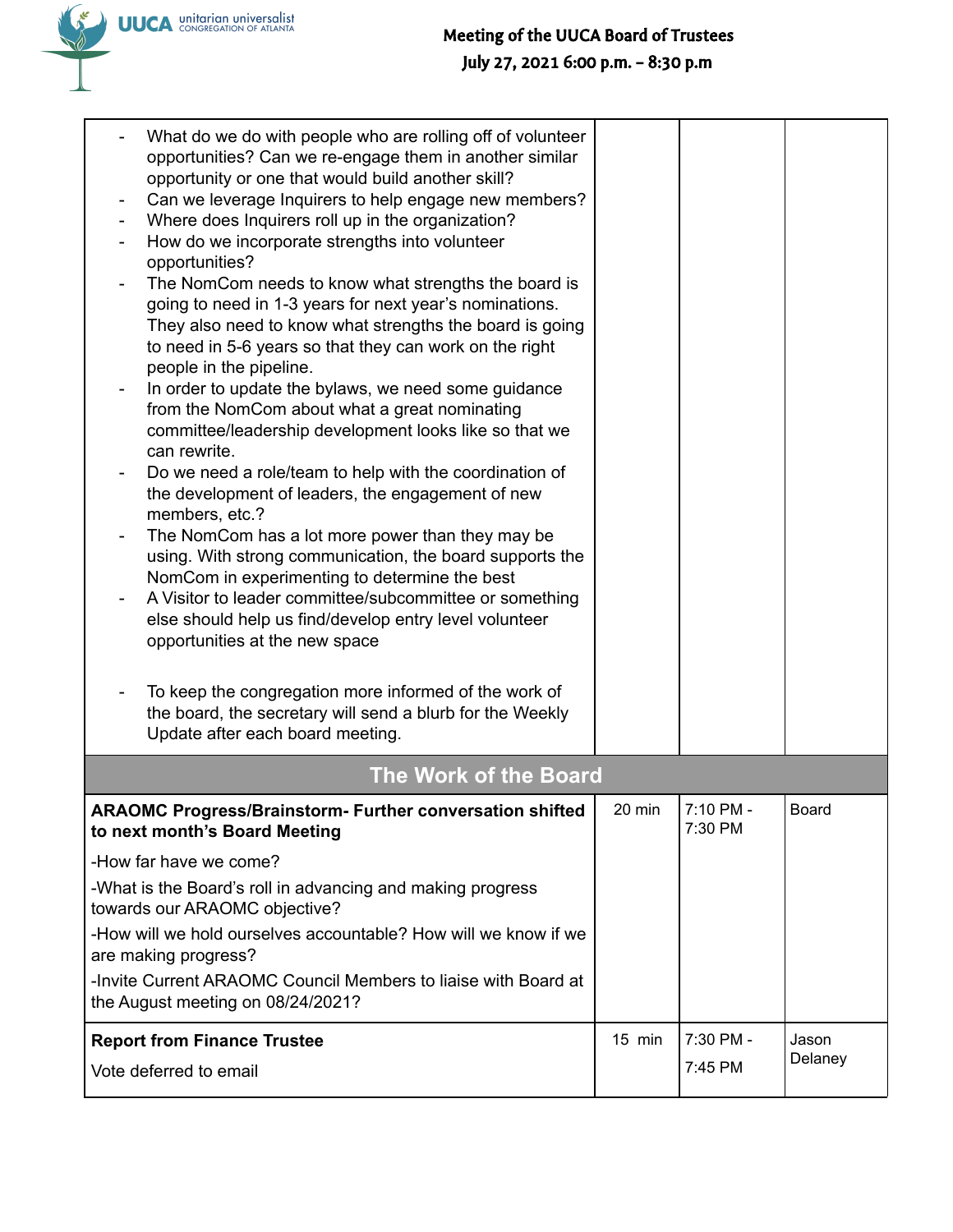

| <b>Decisive Action</b>                                                                                                                                                                                                                                                                                                                                                                                                                                                                                                                 | 2 min           | 7:45 PM -                | Sean         |
|----------------------------------------------------------------------------------------------------------------------------------------------------------------------------------------------------------------------------------------------------------------------------------------------------------------------------------------------------------------------------------------------------------------------------------------------------------------------------------------------------------------------------------------|-----------------|--------------------------|--------------|
| Approve May minutes as posted in G-drive<br>Approved via email                                                                                                                                                                                                                                                                                                                                                                                                                                                                         |                 | 7:47 PM                  |              |
| <b>Formal Board Approval of Loan from Iberia Bank</b>                                                                                                                                                                                                                                                                                                                                                                                                                                                                                  | 8 min           | 7:47 PM -                | <b>Board</b> |
| <b>Motion: Sean Golan</b>                                                                                                                                                                                                                                                                                                                                                                                                                                                                                                              |                 | 7:55 PM                  |              |
| "I move to approve a construction loan of \$2 million dollars from<br>Iberia Bank for the purposes of bridging the pledge income to<br>renovate our property on 2560 North Druid Hills Road to operate<br>as agreed upon in the Iberia Bank Loan Commitment Letter dated<br>7/19/2021; and to authorize Sean Golan or Bryce Thomason to<br>sign Iberia Bank documents in a representative capacity on<br>behalf of The Unitarian Universalist Congregation of Atlanta, Inc.<br>in accordance with the commitment letter requirements." |                 |                          |              |
| Second: Mary Liebman                                                                                                                                                                                                                                                                                                                                                                                                                                                                                                                   |                 |                          |              |
| Discussion:<br>Original text edited to clarify the motion and connect the<br>motion directly to the loan commitment letter.                                                                                                                                                                                                                                                                                                                                                                                                            |                 |                          |              |
| Vote: Motion passed unanimously with two abstentions in<br>absence                                                                                                                                                                                                                                                                                                                                                                                                                                                                     |                 |                          |              |
| <b>Capital Campaign Committee</b>                                                                                                                                                                                                                                                                                                                                                                                                                                                                                                      | $0 \text{ min}$ | $\overline{\phantom{0}}$ | N/A          |
| <b>Healthy Relations Committee</b>                                                                                                                                                                                                                                                                                                                                                                                                                                                                                                     | 5 min           | 7:55 PM -                | John Merkel  |
| Nothing to report this month                                                                                                                                                                                                                                                                                                                                                                                                                                                                                                           |                 | 8:00 PM                  |              |
| <b>ARAOMC Council</b>                                                                                                                                                                                                                                                                                                                                                                                                                                                                                                                  | $0 \text{ min}$ |                          | N/A          |
| <b>ByLaw Committee</b>                                                                                                                                                                                                                                                                                                                                                                                                                                                                                                                 | 0 Min           | $\blacksquare$           | N/A          |
| <b>Nominating Committee</b>                                                                                                                                                                                                                                                                                                                                                                                                                                                                                                            | $0 \text{ min}$ | $\overline{\phantom{0}}$ | Liebs        |
| <b>Project Phoenix Committee</b><br>Work has begun!<br>Reminder about 1:30 meeting at 2650 on Wednesday<br>7/28/21                                                                                                                                                                                                                                                                                                                                                                                                                     | 5 min           | 8:10 p.m.-<br>8:15 p.m.  | Sean Golan   |